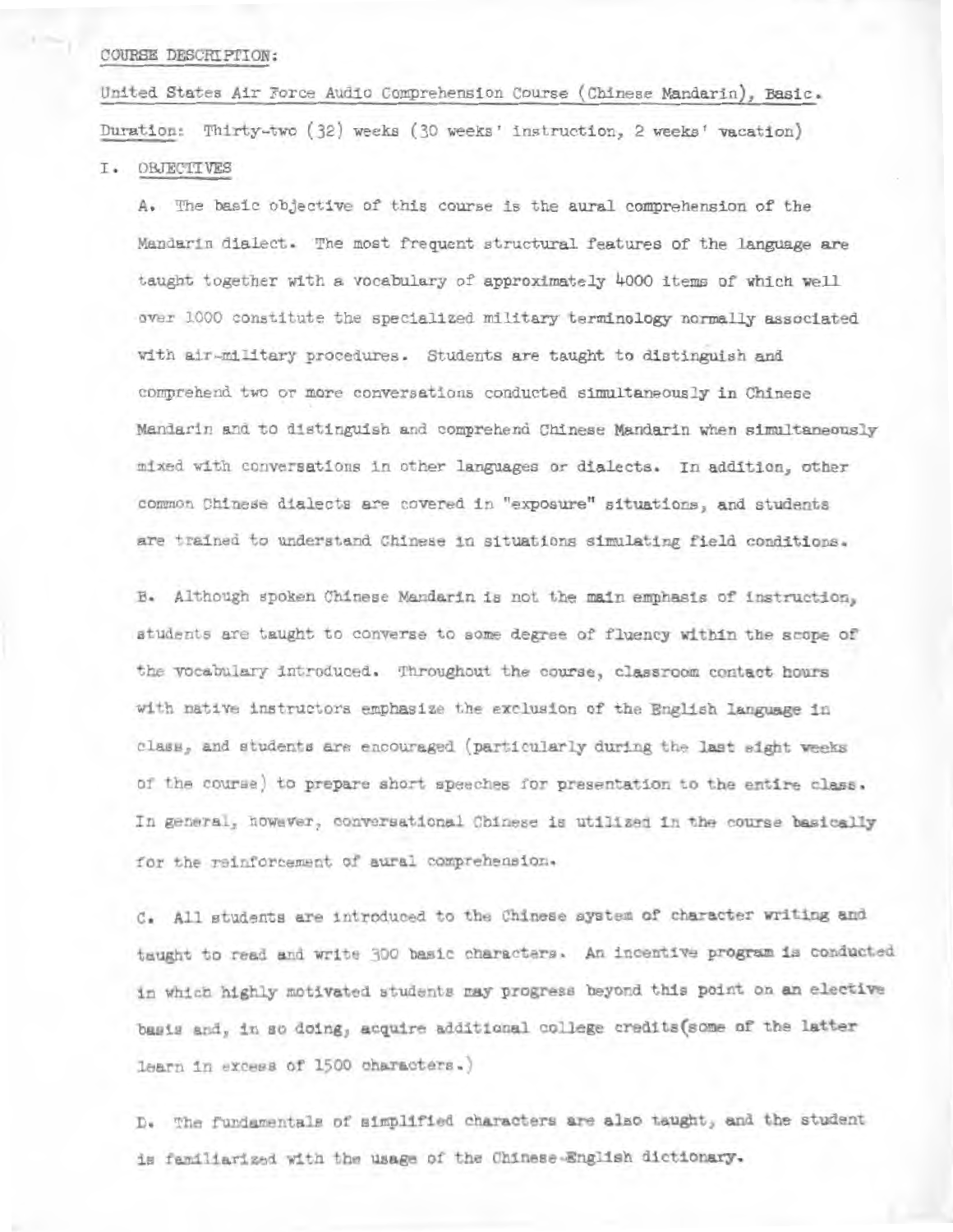E. The Yale romanization system is emphasized during the first 24 weeks of E. The Yale romanization system is emphasized during the first 24 weeks of<br>the course. Thereafter, the Wade-Giles system is introduced and used exclusively throughout the remainder of the course. Finally, the student is familiarized with the conversion of both the Yale and the Wade-Giles systems of romanization with the conversion of both the Yale and the Wade-Giles systems cf romanization into the P1nyin (New Latin) form of romanization. into the Pinyin (New Latin) form of romanization.

F. l'he ability to take dictation in Wade-Giles romanization is emphasized F. The ability to take dictation in Wade-Giles romanization is emphasized continually until the required speed in transcribing is attained. continually until the required speed in transcribing is attained.

G. The main emphasis of the course is placed upon the student's ability to G. The main emphasis of the course is placed upon the student's ability to attain maximum speed and accuracy in writing English "hand-gists" of Chinese attain maximum speed and accuracy in writing English "hand-gists" of Chinese material given at high speed., under any *and all* conditions. material given at high speed, under any and all conditions.

# II. PROFIZIENGY LEVELS II. PROFICIENCY LEVELS

A siudent successfully completing the USAF ACC course designed to meet the A student successfully completing the USAF ACC course designed to meet the above objectives will attain the following proficiency levels: above objectives will attain the following proficiency levels:

General Language Ability S-2 S-2 R-1 (300 characters R-1 (300 characters) W-I (300 characters W-1 (300 characters) Specialized Vocabulary Language Ability Specialized Vocabulary Language Ability S-2 B-4 (Phonetic script; R-4 (Phonetic script)  $W\rightarrow$  (Phonetic script) C-2  $C - 4$ 

# III. COURSE DESCRIPTION

## A. Duration; A. Duration:

The course is scheduled for thirty-two (32) weeks and is divided into The course is scheduled for thirty-two (32) weeks and is divided into three semesters, each of which corresponds to the language texts covered during the specified period. Classes are scheduled for six hours a day, during the specified period. Classes are scheduled for six hours a day, five days per week, with an approximate total of 900 class hours. Students five days per week, with an approximate total of 900 class hours. Students get a two-week vacation mid-way throught the course. get a two-week vacation mid-way throught the course.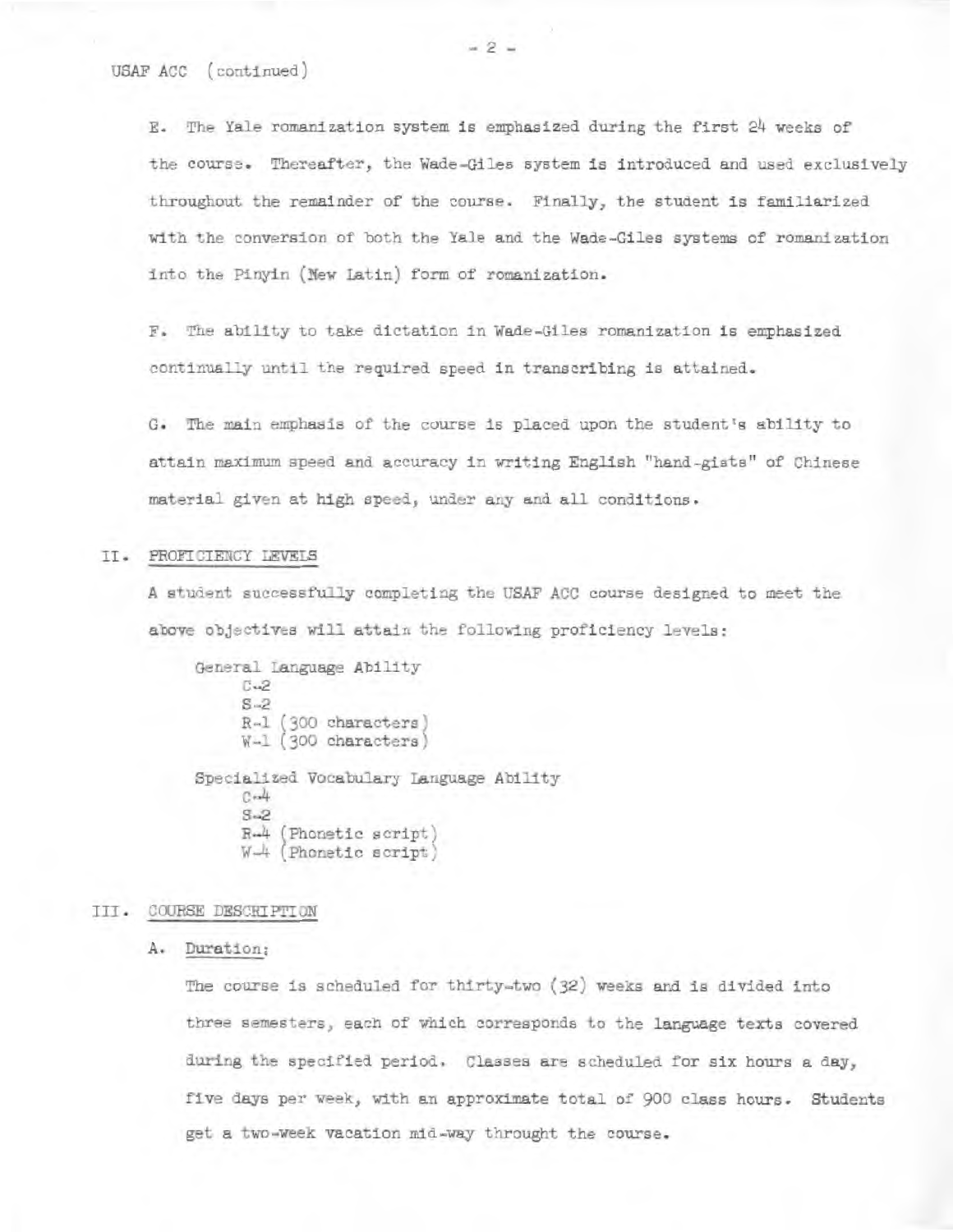#### USAF ACC (continued)

B. Textbooks and Materials:

| Semester | Week                                 | Textbook*                                   | Description                                                                        |
|----------|--------------------------------------|---------------------------------------------|------------------------------------------------------------------------------------|
| 1st      | 1st through 12th<br>(7th week begin) | SPEAK CHINESE<br>READ CHINESE I             | Elementary Chinese, Spoken<br>Elementary Readings in<br>Chinese (300 characters)   |
| 2nd      | 13th through 24th                    | CHINESE DIALOGUES<br>RADIO COMMUNICATIONS I | Intermediate Chinese, Spoken<br>Air-Military Terminology                           |
| 3rd      | 25th through 32nd                    | "BLUE II"                                   | Advanced Chinese, Spoken<br>Emphasis on air-military<br>and technical terminology) |
|          |                                      | COMMUNICATIONS II<br>RADIO                  | Air-military Terminology<br>geographical and area<br>emphasis).                    |

Supporting texts (including vocabulary lists and dictionaries) are issued **Supporting texts (including vocabulary lists and dictionaries) are issued**  throughout the course. ALL texts and supplementary text materials are closely supported by magnetic tape recordings, thereby insuring saturation coverage. It should be noted that two of the above texts, SPEAK CHINESE and CHINESE DIALOGUES, are widely used in this country and abroad in the teaching of Chinese at both the high school and the university level. SPEAK CHINESE is used as a first-year text whereas CHINESE DIALOGUES is used as a second year text. The third semester text "BLUE II" has been written specifically for the USAF ACC course and includes well over 1000 separate vocabulary entries and/or combinations. Although air-military and technical terms are given substantial emphasis, the supporting vocabulary gives the student a wide scope of conversational Chinese on an advanced level.

### C. Class Inputs and Designations

- Class inputs are scheduled four times during each fiscal year with beginning dates in July, October, January, and April.
- 2. Classes are identified by input dates for purposes of record, but are designated as 'C', 'B', and 'A' for purposes of scheduling and morale. (see IV.A) These simple designations **also** assist the instructors in identifying **individual students and in** clarifying teaching assignments

 $-3 -$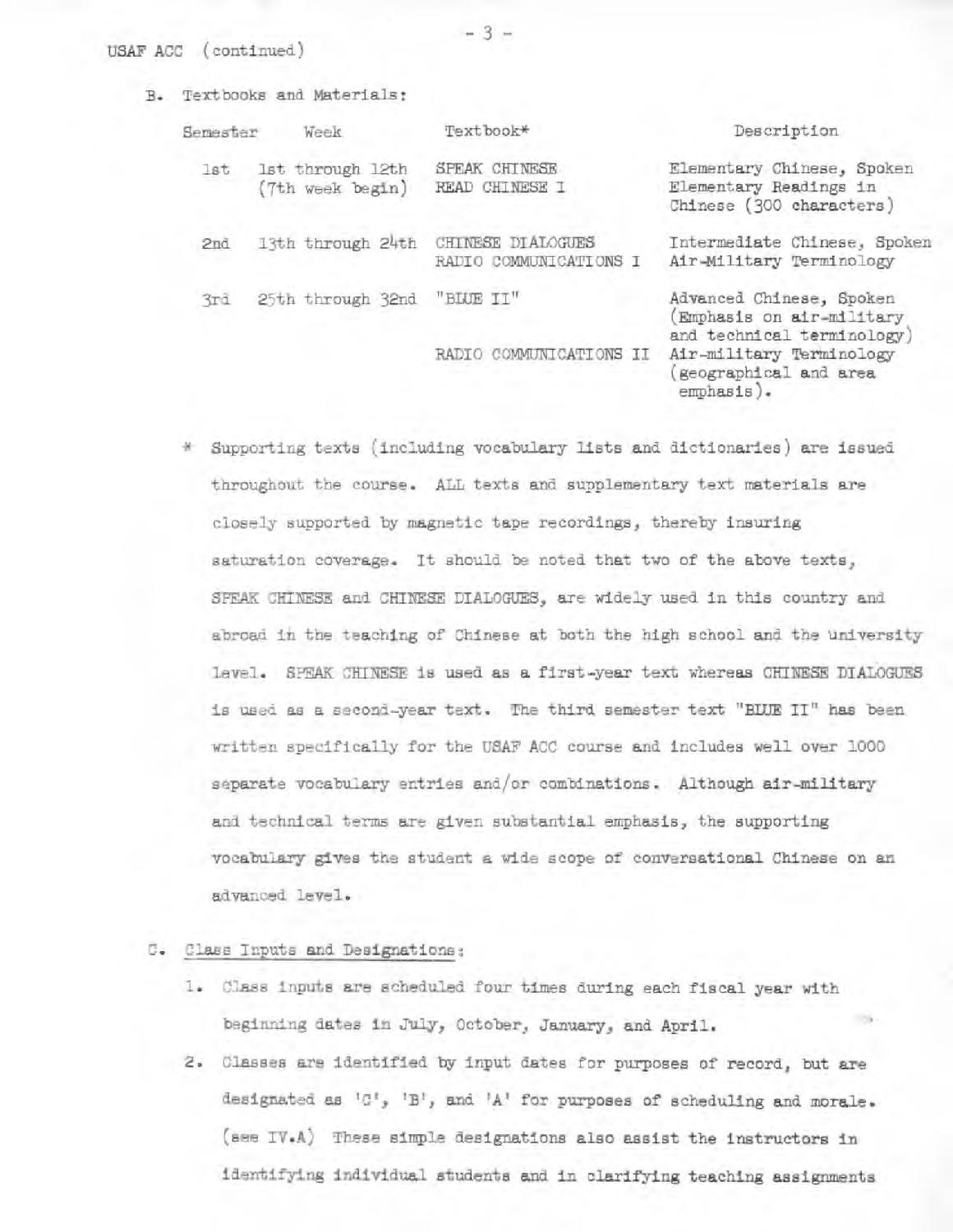and material. At no given time are there more than three nor fewer than and material. At no given time are there more than three nor fewer than two classes simultaneously enrolled in the Basic Program.

#### IV. COURSE APPLICATION MO PROCEDURES IV. COURSE APPLICATION AND PROCEDURES

In order to make maximum *use* of the allotted time and to maintain constant In order to make maximum use of the allotted time and to maintain constant learning pressures on the student, the course is highly compartmentalized, with strong emphasis placed upon adequate overlapping and constant review to with strong emphasis placed upon adequate overlapping and constant review to Implement and reinforce the material covered. implement and reinforce the material covered.<br>The 900 class hours of the course are sub-divided as follows:<br>A. <u>Drill Classes</u>:

The 900 class hours of the course are sub-divided as follows:

A. Drill Classes:

These classes consist of approximately 300 "contact" hours with native These classes consist of approximately 300 "contact" hours with native instructors. Each incoming class is divided into eight-man sections instructors. Each incoming class is divided into eight-man sections  $(\text{maximum})$ , the students in each section being selected on the basis of academic grades to form a small cross-section of the entire class. Students meet with a native Chinese instructor at the following scheduled Students meet with a native Chinese instructor at the following scheduled rates! rates

First twelve weeks ( $^{\dagger}$ C<sup>1</sup> class) - three non-consecutive hours per day Secona twelve weeks ('B' class) - two non-consecutive hours per day Second twelve weeks ('B' class) - two non-consecutive hours per day Last eight weeks (IA' class) - one hour per day Last eight weeks ('A' class) - one hour per day

in these "contact" hours only minimal use of English is permitted and only In these "contact" hours only minimal use of English is Permitted and only when justified in the interests of clarification or time. During the first when justified in the interests of clarification or time. During the first<br>twelve weeks each lesson is scheduled for an approximate twelve-hour cycle, spread over three days. Native instructors are expected to conform to a specific pattern so that each section of a given class is undergoing the identical training at any given time (i. e., vocabulary drill, rhythm drill, identical training at any given time (i. e., vocabulary drill, rhythm drill, numbers drill, sentence patterns, translation, conversation, etc.). Alternate numbers drill, sentence patterns, trarslation, conversation, etc.). Alternate hours are spent either In lecture classes or in the language laboratory. hours are spent either in lecture classes or in the language laboratory.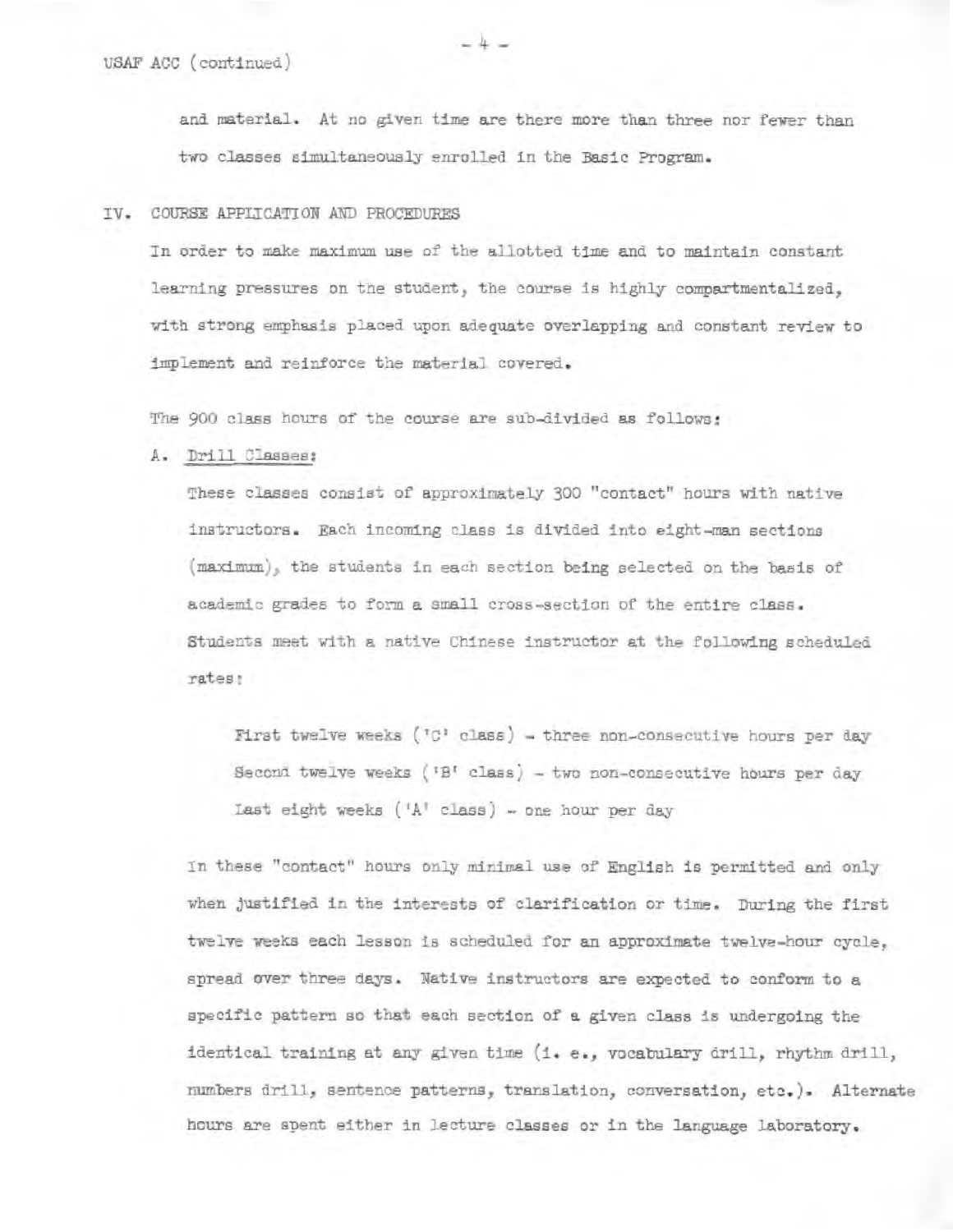#### B. General Classes:

- Approximately 200 class hours are conducted as 'lecture' hours, with the attendance of all students required, regardless of the size of the class input. These hours include introductions to new lessons, lectures on grammar and structure, familiarization with dictionary usage, explanations of the various romanization systems, drills on English-planations of the various romanization systems, drills on English-Chinese translati❑ns, and, at the advanced level, explanations of Chinese translations, and, at the advanced level, explanations of air-military terminology and procedures. air-military terminology and procedures. B. General Classes:<br>1. Approximately 200 class hours are conducted as 'lecture' hours, with<br>the attendance of all students required, regardless of the size of the<br>class input. These hours include introductions to new lesso
	- 2. Throughout the course all students are exposed to area information 2. Throughout the course all students are exposed to area information through the use of selected films and lectures, with increasing emphasis, through the use of selected films and lectures, with increasing emphasis, at the advanced course level, on the geography and the hist❑ry of China. at the advanced course level, on the geography and the history of China.

Note: At the beginning level, limited use of English is permitted in the lecture periods, but as the course progresses, the lecture hours the lecture periods, but as the course progresses, the lecture hours are conducted exclusively in Chinese with the exception of the class periods which require the explanation of air-military terminology. Instruction for these hours is assigned to the C❑urse Director, Senior Chinese Instructors, and non-Chinese Audio-Linguists. It is also to Chinese Instructors, and non-Chinese Audio-Linguists. It is also to be noted that at the beginning level a part of each of these daily periods is devoted to short 'live' tests in high-speed comprehension (Rapid Fire). Headsets are used only during those class hours which are actually pre-designated as test periods. The approximate scheduling for these "General" Classes is as follows: are conducted exclusively in Chinese with the exception of the class periods which require the explanation of air-military terminology. Instruction for these hours is assigned to the Course Director, Senior be noted that at the beginning level a part of each of these daily periods is devoted to short 'live' tests in high-speed comprehension (Rapid Fire). Headsets are used only during those class hours which

10 - 12 hours per week during the first twelve weeks ('C' class) 10 - 12 hours per week during the first twelve weeks ('C' class) 6 - 8 hours per week during weeks 13 through  $24$  ('B' class)<br>3 - 5 hours per week during weeks  $25$  through  $32$  ('A' class)  $3 - 5$  hours per week during weeks 25 through  $32$  ( $14'$  class)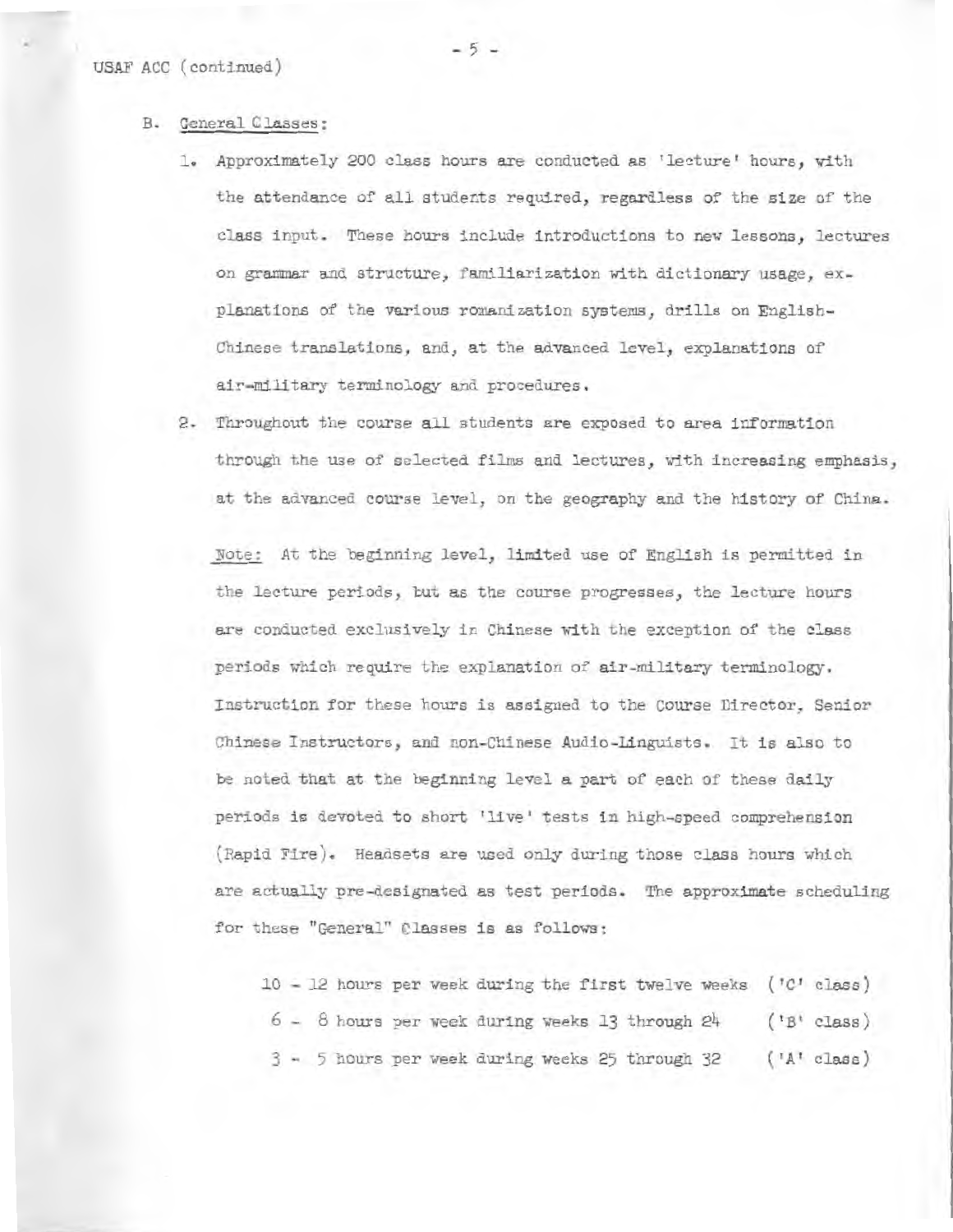C. Language Laboratory Classes: "Teaching Through Testing" The halanc- of the course (some Lkoo hours) is spent in the language C. Language Laboratory Classes: "Teaching Through Testing" The balance of the course (some 400 hours) is spent in the language laboratory and adheres to the following schedule: laboratory and adheres to the following schedule:

> Weeks I through 12 1.5 hours per day (average) Weeks 1 through 12 1.5 hours per day (average)<br>Weeks 13 through 24 = 3 hours per day (average) Weeks 25 through 32 4 hours per day (average)

With rare exceptions, every hour calls for intersive listening to Weeks 25 through 32 4 hours per day (average) With rare exceptions, every hour calls for intensive listening to Comprehension or "skill" exercises 'which. are carefully gradated within Comprehension or "skill" exercises which are carefully gradated within each level, each identifying a specific language skill within the course objectives. Part or all of each period consists of a test which measures the student's skill or achievement on a day-to-day basis. During the first twelve weeks all tests are hand-corrected and graded, but commencing with the thirteenth week, approximately one-third of the tests are machinegraded, employing multiple-choice and, to a more limited extent, true-graded, employing multiple-choice and, to a more limited extent, truefalse questions. During those hours where no test is scheduled (partic-false questions. During those hours where no test is scheduled (particularly at the more advanced level) students are called upon for oral ularly at the more advanced level) students are called upon for oral<br>recitiation relative to the material covered during the hour, with participation by the entire class required. All of these periods utilize pre-ipation by the entire class required. All of these periods utilize prerecorded tapes, both for exercises and tests, and are divided into what<br>are termed "controlled" and uncontrolled" classes. are termed "controlled" and uncontrolled" classes. each level, each identifying a specific language skill within the course<br>objectives. Part or all of each period consists of a test which measures<br>the student's skill or achievement on a day-to-day basis. During the first<br>t

The majority of these classes fall into the "controlled" category, which The majority of these classes fall into the "controlled" category, which in turn is further designated as either "timed" or "untimed". These "timed" in turn is further designated as either "timed" or "untimed". These "timed" classes utilize pre-recorded master tapes which are of continuous duration except for appropriate pauses between statements which are repeated a limited number of times. The "untimed" classes are those in which the timing of the master tapes is directly controlled by the instructor in charge of the class 'for more on this category, see "Comnrehension" below. charge of the class (for more on this category, see "Comprehension" below). classes utilize pre-recorded master tapes which are of continuous duration<br>except for appropriate pauses between statements which are repeated a<br>limited number of times. The "untimed" classes are those in which the<br>timing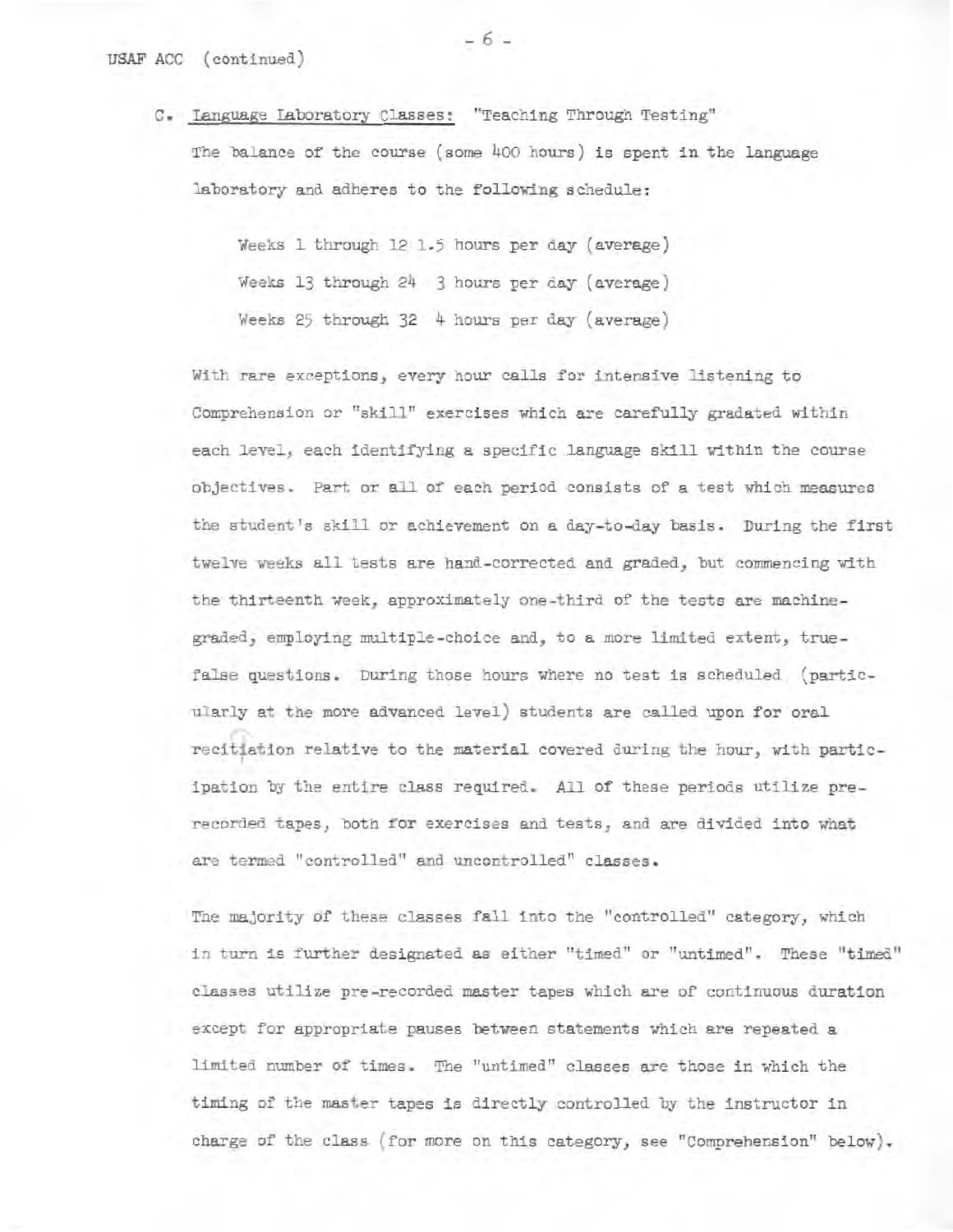All tapes are heard by the students for the first time, although they are issued similar 'practice' tapes for out-of-class study and homework assignments.

"Uncontrolled" classes require the student to re-record the master tape exercise material onto his own work tape at the start of the class period, after which he is free to work out the test at his own speed and discretion, with unlimited repetition possible. He must, however, complete the test within the 50-minute 'hour'.

To briefly describe the principles behind the "controlled" and "uncontrolled" classes) the former is literally forced "pressure-feeding" closely simulating live situations in which the student has to produce a "hand-gist" of what he hears under circumstances over which he has no control, whereas in the latter he is still under pressure to produce within a limited time, but is permitted the freedom of re-listening to those parts of the tape which may give him trouble.

All classes are staffed by non-Chinese Audio-Linguists and are conducted in a rigid pattern of standardization designed to build up the student's confidence in himself and his instructors. At the end of each period, papers are handed in, and the instructor then reads off the correct answers for immediate re-inforcement.

All papers are corrected and graded, usually within the class day, either by the instructor concerned or by the testing-grading staff (see below). Each student thus becomes aware of his exact standing in his class, as well as his own strengths and weaknesses in any specific language area - all on an 'hour-to-hour' basis. Remedial action is taken with those students who have failed to attain a satisfactory grade and additional homework assignments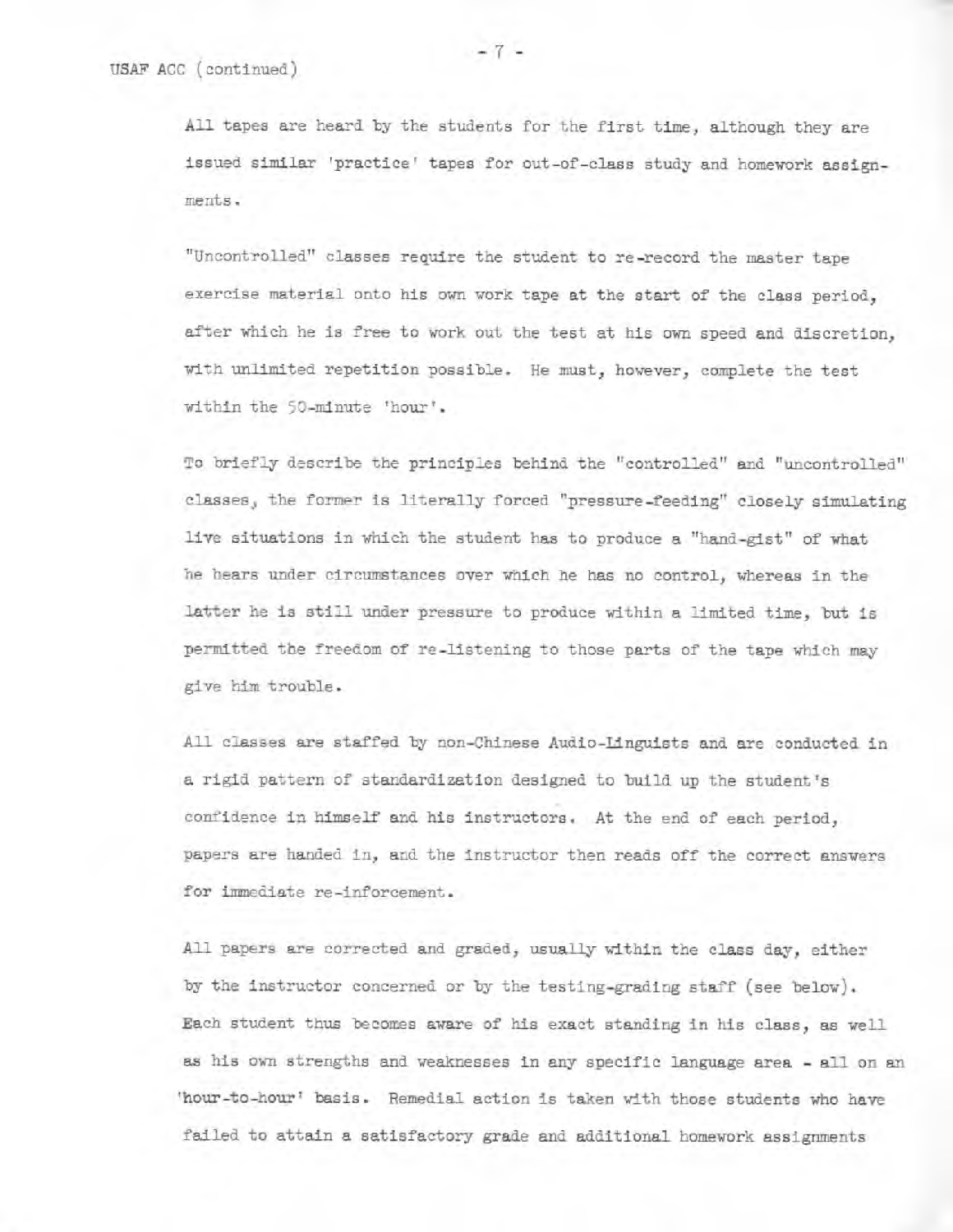are issued for completion overnight.

Exercises conducted in the laboratory are an integral part of the teaching process. Techniques are varied throughout the course, as are the format and the work load. Listed below are some of the language laboratory exercises with a brief explanation of each, together with the levels at which each is used.

1. "Comprehension" (all class levels)

2. "Rapid Fire" (all class levels)

3. "Numbers-Drill" ('C' class)

#### Name of Exercise **Explanation** and Objective

Short stories or dialogues (average length 10 min.). Voiced by some  $30 - 40$  different instructors. Accompanied by question sheet (50 questions). A controlled "untimed" tape is used, i. e., the story is played through completely for continuity, then broken down into segments by the instructor covering one or more questions. Objective: training the student to glean specific information from story content. This exercise is used at all levels with changes in format and technique, both in content and testing. (Minimal new and strange vocabulary is permissible and introduced on the question sheet). Questions and answers in English.

Short phrases and sentences are delivered at slightly above 'normal' speaking speed. 'Normal', in this case, being the speed at which students and instructors speak in the contact classes at each level. Content and speed increase with frequent changes in format. Repetition is limited and strictly controlled. Tapes are timed, allowing a pre-determined number of seconds between repeats in which the student is required to write a complete and detailed translation. During the first twelve weeks students are exposed to both daily 'live' Rapid Fire tests and to taped tests on each lesson. Practice Rapid Fire tapes are issued for outside study. Objective: rapid comprehension of materialcontent and "hand-gisting" of same in English.

Saturation exposure to numbers including clock time, prices, weights and measures, etc., in a wide variety of presentation. Objective: ability to transcribe numbers rapidly and without hesitation.

 $-8-$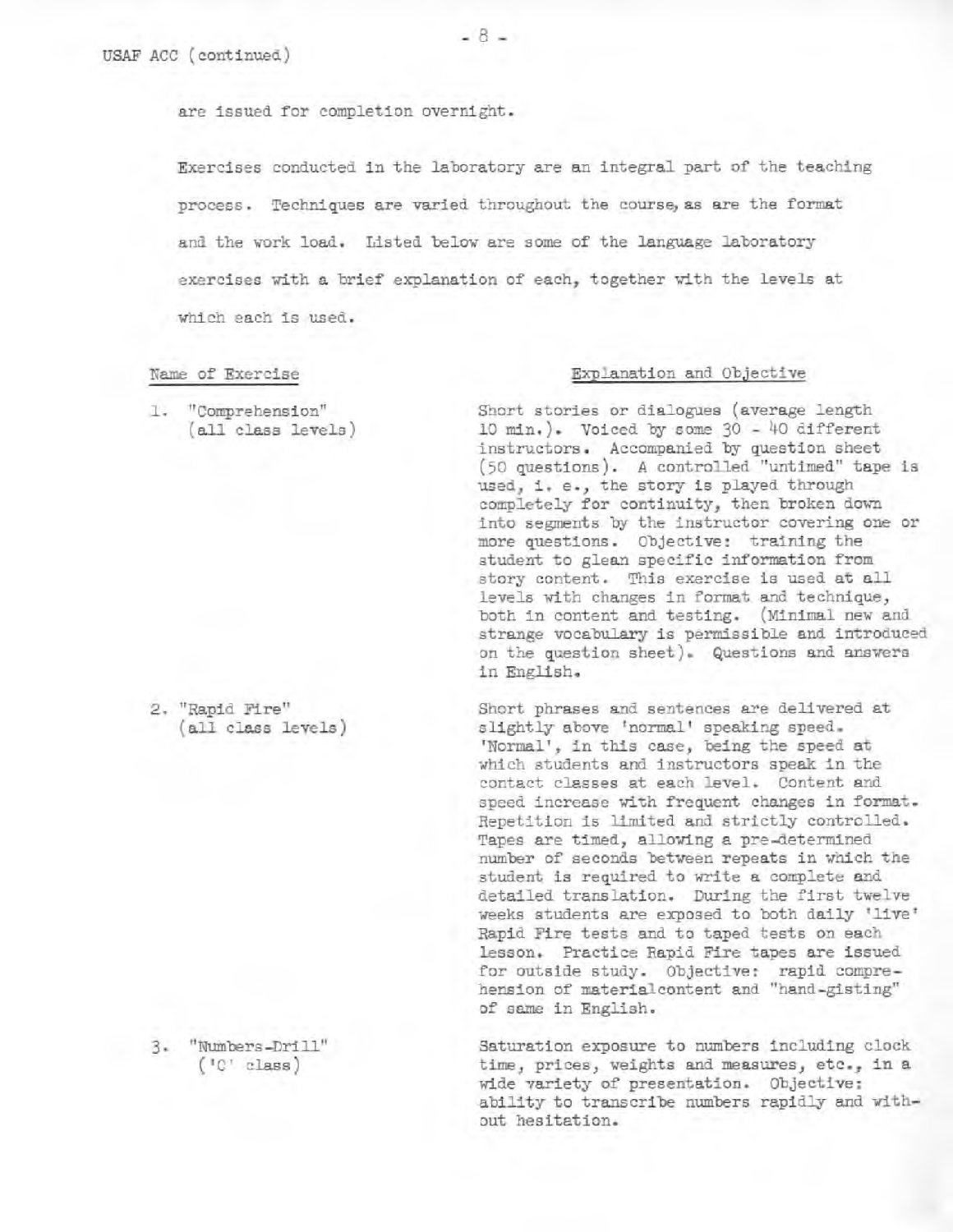- 4. "Count-Off" 4. "Count-Off"  $($ <sup>'B' & 'A' classes)</sup>
- 5. "Hi-Fi" 5. "Hi-Fi" ('B' & 'A' classee) ('B' & classes) USAF ACC (continued)<br>
4. "Count-Off"<br>
('B' & 'A' classes)<br>
5. "Hi-Fi"<br>
('B' & 'A' classes)<br>
6. "Dìmíng" ("Tìmíng")

A variant of the above, but at very high speed, A variant of the above, but at very high speed and with emphasis on air-military usage.

and with emphasis on air-military usage.<br>(The name derived from the words "Hear it and find it"). This exercise consists of lists of find it"). This exercise consists of lists of completely unfamiliar terminology given at completely unfamiliar terminology given at dictation speed. Student is reqaired to tran-dictation speed. Student is required to transcribe the word in romanization then look UD scribe the word in romanization then look up the meaning in a vocabulary list. Objective: training the student to spell any new word heard in a familiar context in order 'to minimize loss in a field situation. Acquisition and retention of word meanings is purely incidental but significant. significant. training the student to spell any new word heard in a familiar context in order to minimize loss in a field situation. Acquisition and retention of word meanings is purely incidental but

A similar exercise, but with the entire emphasia A similiar exercise, but with the entire emphasis on geographical place names. Objective: on geographical place :lames. Objective: training the student to hear the place name, training the student to hear the place name, spell it, then, at a later stage, to identify spell it, then, at a later stage, to identify them on a map. them on a map.

"Listening-in". Exercises in simulated radio "Listening-in". Exercises in simulated radio<br>traffic incorporating widest possible variety of radio techniques and types of communication. Exercises begin with simple civilian-type Exercises begin with simple civilian type communications and progress to sophisticated air-military techniques. Objective: "hand-air-military techniques. Objective: "handgisting" content at high rate of speed. gisting" content at high rate of speed.

Advanced-level radio traffic with noise back-Advanced-level radio traffic with noise background and/or voice distortion, together with ground and/or voice distortion, together with multiple voices speaking the same language or multiple voices speaking the same language or different langaages. Objective: training the different languages. Objective: training the student to follow a specific message source student to follow a specific message source under maximum difficulties. Note: Noise background is introduced in all the above exercises ground is introduced in all the above exercises at the advanced levels. at the advanced levels.

V. TESTING, GRADING, AND EVAIUAIICN <sup>V</sup> . TESTING, GRADING, AND EVALUATION

A. Testing: Of the 400 hours of testing in the laboratory mentioned above in A. Testing: Of the 400 hours of testing in the laboratory mentioned above in<br>Paragraph IV, (e) the resultant papers from some 300 hours of testing become the exclusive responsibility of a team of two who specialize in this work.

All daily test rapers during the first twelve weeks of the course are hand-All daily test rapers during the first twelve weeks of the course are handcorrected and graded. During the second 12 weeks, approximately 40% of the daily papers are hand-corrected and graded. The balance are machine-scored. These machine-scored tests are true/false or multiple-choice. For these tests

"Diming" ("Timing") & 'A' classes)

- 7. "Shouting"  $(YB^1 \& YA^1 \text{ classes})$  $( 'B^t \& 'A^r \text{ classes})$ <br> $7.$  "ShōutIng"
- $8.$  "Static"<br> $(4^7 \text{ class})$  $(TA^T$  class)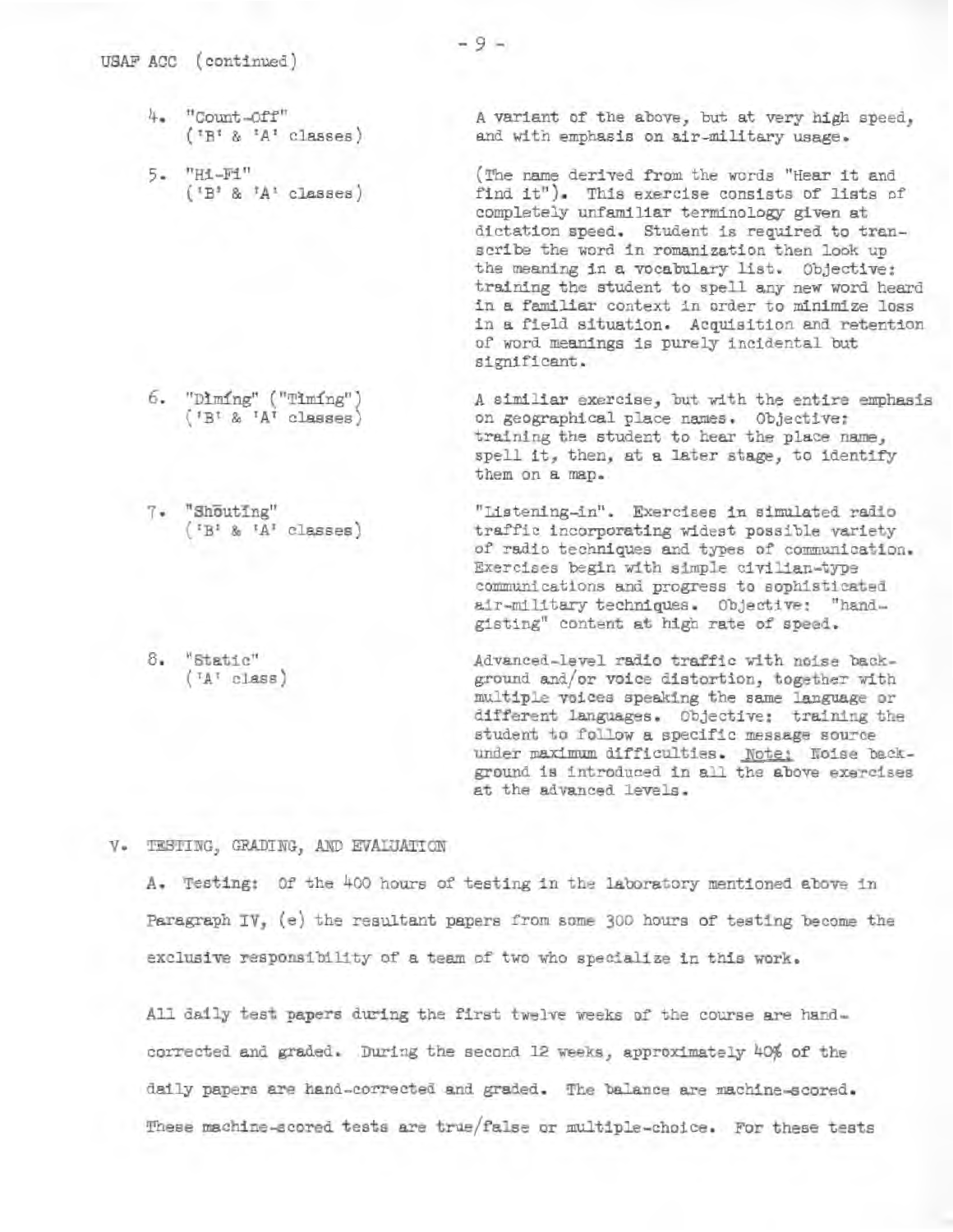a student is given a regular question sheet which he answers just as he would a student is given a regular question sheet which he answers just as he would<br>a normal test. He is then given a true/false or a multiple-choice test form which he completes, using the answers he has filled in on the written test which he completes, using the answers he **has** filled in on the written test sheet as a basis for his decisions. These true/false and multiple-choice forms are then run through the grading machine which scores them. These sheets are then analyzed by the grading team who cross-evaluate them against the written work of the student before they are graded. then analyzed by the grading team who cross-evaluate them against the written<br>work of the student before they are graded.<br>In order to ascertain that the student is doing grade work equal to that shown

on his machine-scored sheets, his written work is also frequently bead-corrected on his machine-scored sheets, his written work is also frequently hand-corrected<br>and evaluated by this team. These two people are also responsible for handcorrecting and grading all the comprehension test papers during the final eight weeks of the course. However, the majority of student test papers during these weeks of the course. However, the majority of student test papers during these<br>final eight weeks, together with those tests given in mid-course, are aimed primarily at perfecting the skills needed for future military assignments. primarily at perfecting the skills needed for future military assignments. These are hand-corrected and evaluated by the non-Chinese Audio-Linguist team whose responsibility it is to conduct these classes. These are hand-corrected and evaluated by the non-Chinese Audio-Linguist team<br>whose responsibility it is to conduct these classes.<br>Grades: Grading is based on the curve system. This system takes into account,<br>with each tes

Grades: Grading is based on the curve system. This system takes into account, with each test, the normal class performance (class curve), and a comparison and evaluation against the specific curve for each test (standard test curve). and evaluation against the specific curve for each test (standard test curve).<br>Test curves have been established over a considerable period of time and vary according to the nature of the test and the varying degrees of difficulty. according to the nature of the test and the varying degrees of difficulty.

B. Major Aceumulative Tests: every six lessons during both the first and **B.** Major Accumulative Tests: Every six lessons during both the first and second semesters (through week 24), major accumulative tests covering the current or most recent Lessons are given. These tests consisting of two parts, current or most recent lessons are given. These tests consisting of two parts, Aural and Written, contain a considerable amount of review material. Aural tests privarily measure comprehension ablIty. Written tests primarily measure knowledge of language structure. Aural test papers are hand-corrected, whereas written Aural and Written, contain a considerable amount of review material. Aural tests<br>primarily measure comprehension abilty. Written tests primarily measure knowledge<br>of language structure. Aural test papers are hand-corrected

 $-10 -$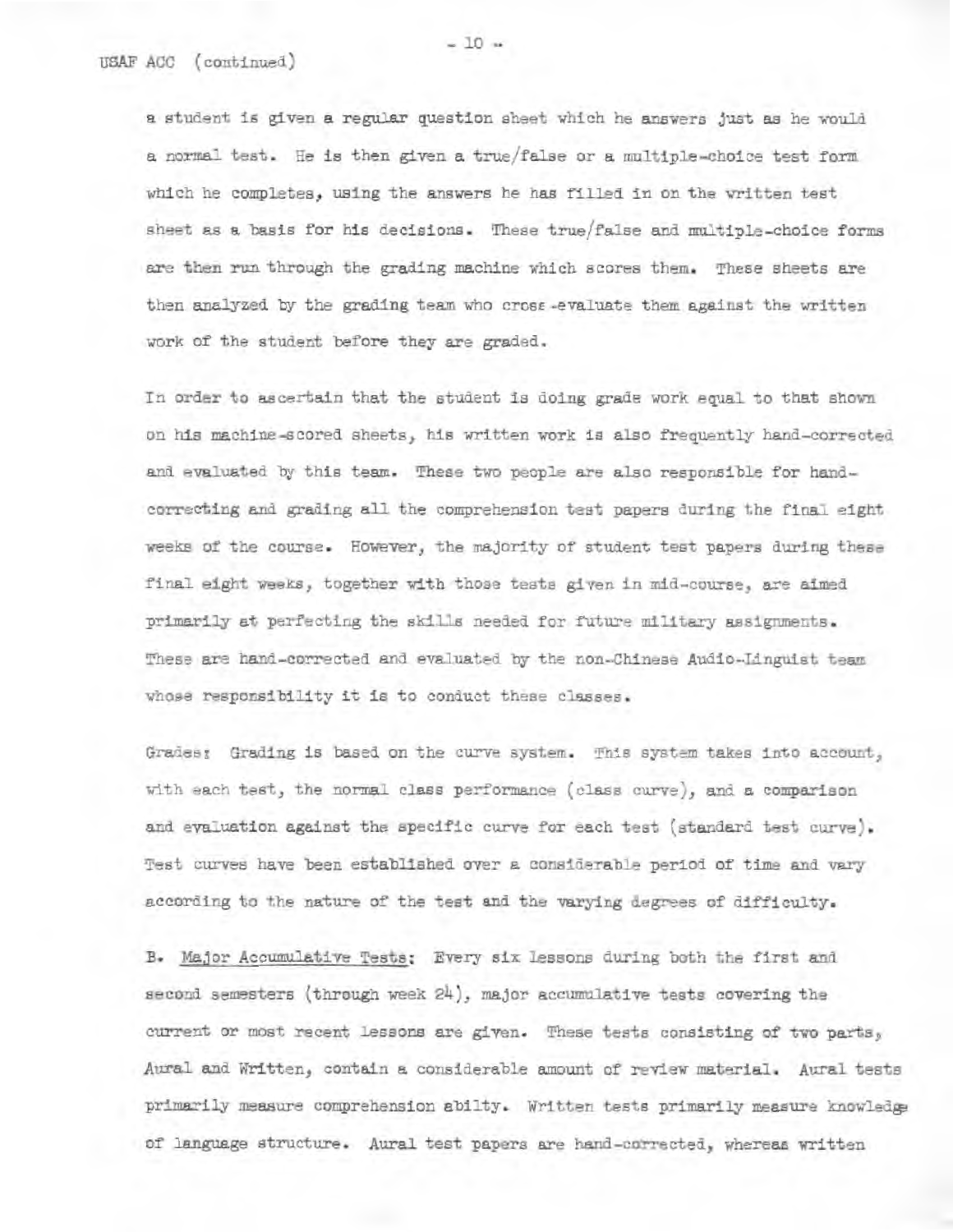test papers are all machine-scored, then analyzed and graded by hand. Individual USAF ACC (continued) test papers are all machine-scored, then analyzed and graded by hand. Individual test grades are issued for both the Aural and Written tests. AL the same time, test grades are issued for both the Aural and Written tests. At the same time, all daily grades resulting from the student's performance in lab and drill all daily grades resulting from the student's performance in lab and drill classes are averaged and combined with the 'major' test grades for an accumu-classes are averaged and combined with the 'major' test grades for an accumulative grade. In this process somewhat heavier emphasis is given to the 'major' lative grade. In this process somewhat heavier emphasis is given to the 'major' test grade than to the daily grades.

#### VI. STUDENT COUNSELLING

An important aspect of the course is the opportunity each student has to An important aspect of the course is the opportunity each student has to<br>see his corrected paper. In the case of 'major' tests, papers are passed back to the students in a 'general' class and the correct answers are read. Students are encouraged to question corrections made on their papers, and may Students are encouraged to question corrections made on their papers, and may come for individual counseling if they so desire. As for daily tests, certain come for individual counseling if they so desire. As for daily tests, certain<br>times each day are made available to the students so they may see their papers and discuss them with the testing staff. Their errors are explained, emphasis and discuss them with the testing staff. Their errors are explained, emphasis being given to aiding them in the hearing of tones and sounds correctly and being given to aiding them in the hearing of tones and sounds **correctly** and in clearing up structure problems, etc. in clearing up structure problems, etc.

Homework, which has been assigned to the student on the basis of the grade Homework, which has been assigned to the student on the basis of the grade<br>received in a class or 'major' test, is completed and passed in by the student. It is then corrected by the correcting staff, and if the student has failed It is then corrected by the correcting staff, and if the student has failed<br>to show a marked improvement over his classroom test or 'major' test, he is asked to report for individual help. Remedial aid is given in out-of-class<br>hours where the need is indicated. hours where the need is indicated.

It is obvious that of necessity, the correcting and grading team must be highly It is obvious that of necessity, the correcting and grading team must be highly<br>experienced instructors, dedicated to their job, and with all aspects of the course at their finger tips. course at their finger tips.

 $-11 -$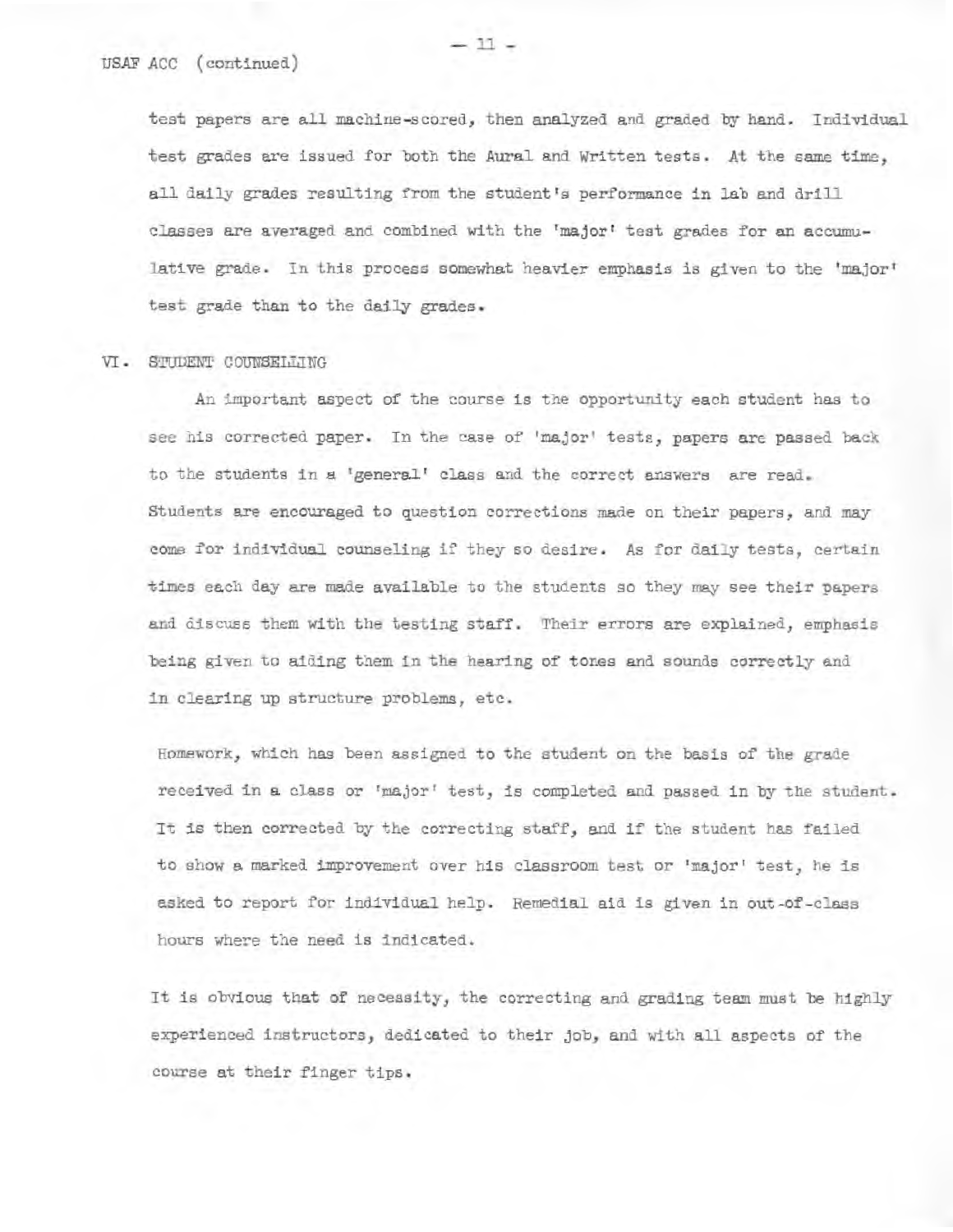USAF ACC (continued)<br>Study Hall: Study Hall is held four evenings a week (Monday-Thursday) for two Lours, with an instructor (Audio-Lingaist) on duty. Study Hall is mandatory hours, with an instructor (Audio-Linguist) on duty. Study Hall is mandatory for all students when they first enter the course, but on acquiring a satis-. factory accumulative grade the student becomes exempt. Assignment to Study Hall is mandatory thereafter only if a student's grade falls to B- or lower. A student who shows a marked weakness in one particular area, but with generally good grades, may be assigned two hours of required study per day, for which he must sign-in, but on a time-optional basis. For this purpose laboratories are kept open throughout the day and until 9:00 P.M. Monday through Thursday, and good grades, may be assigned two hours of required study per day, for which he<br>must sign-in, but on a time-optional basis. For this purpose laboratories are<br>kept open throughout the day and until 9:00 P.M. Monday through T provide help for any student who wishes it.

VII. VII.

#### INCENTIVE PROGRAM

In recognition of a student's achievement in class, certain privileges **In** recognition of a student's achievement class, certain privileges are accorded him after he reaches the 'Br class level. Those students main-are accorded him after he reaches the 'B' class level. Those students maintaining an A- or better average are excused from a limited number of Comprehension class periods. However, many students attend these classes on a voluntarily basis. Additionally, students in the sane category are excused from Friday afternoon classes, if, in addition to their average accumulative grade, their weekly test grades are satisfactory and their assignments have all been completed. In addition to the morale factor, this policy permits the utilization of Friday afternoon class hours for concentration on remedial work for the remainder of the class. **for the** class. comprehension class periods. However, many students attend these classes on a<br>voluntarily basis. Additionally, students in the same category are excused<br>from Friday afternoon classes, if, in addition to their average accum

> e February 1965 New Haven, Conn.

Robert N. Tharp Administrative Associate for Military Program (Chinese) Institute of Far Eastern languages Yale University 8 February 1965<br>
8 February 1965<br>
New Haven, Conn.<br>
Military Program (Chinese)<br>
Institute of Far Eastern Languages<br>
Yale University